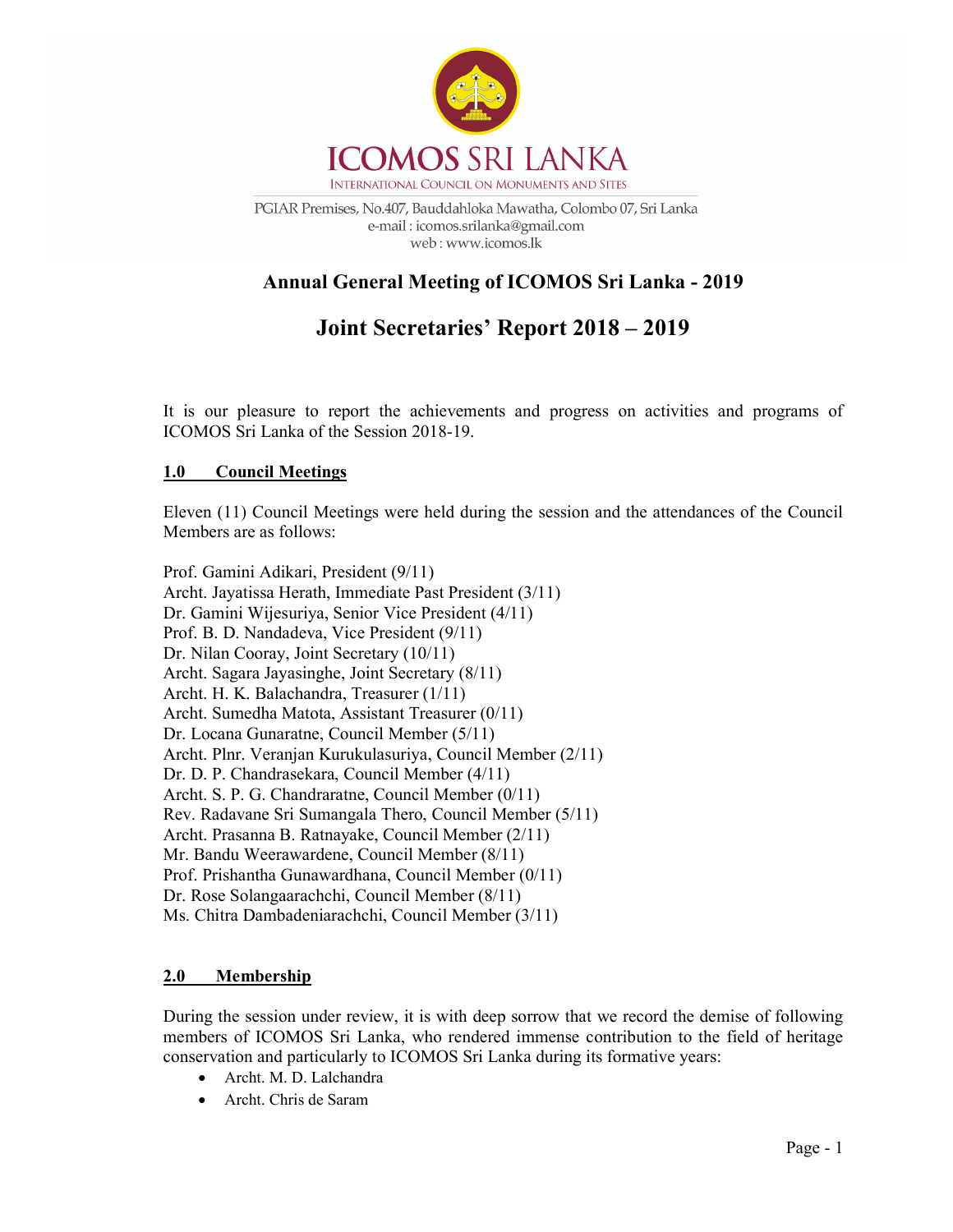During the same session, following 28 applicants were enrolled as new members of ICOMOS Sri Lanka:

- Dr. Kavan Ratnatunge
- Mr. Prasad Fonseka
- Ms. W.K. Sewwandika Suvimali
- Mr. Amila Anuruddha Bandaranayake
- Dr. Chandima Bogahawatta
- Dr. Wijerathne Bohingamua
- Mr. Chryshane Mendis
- Ms. R.K. Nishamani Dilhara
- Mr. A.V. Indika Indrakumara
- Ms. K.V. Janitha Koshalee
- Mr. Jayampath Senanayake
- Mr. D.S.K.K.R. Weerasekara
- Mr. Inoj Kaushalya Abeynayake
- Mr. Pushpika Lahiru Meegoda
- Mr. Harendralal Namalgamuwa
- Mr. Niranjan Rathnayake Bandara
- Ms. Sakuni Yashodha Hatharasinghe
- Mr. V. Shayamal Iroshana
- Archt. Susil Lamahewa
- Ms. Thathsarani Rasangi De Silva
- Ms. T.H. Thilini Ayesha
- Mr. W.M. Tikiri Bandara Wijepala
- Ms. Umanga Roshani Rammungoda
- Mr. H.G. Wasantha Saman Kumara
- Ms. Bindu Urugodawatte
- Ms. Ayesha Abdur-Rahman
- Mr. Hasan Tharanga Anuruddha Naimbalage
- Mr. Wijayamunige Chandraratne

This is a record in terms of the number of new members joining ICOMOS Sri Lanka in a single session and is an indication of increasing popularity of the Institution due to its active role and the programs initiated, particularly during the last four years.

With these new members, the total membership of ICOMOS Sri Lanka as at present stands at 125.

## 3.0 Workshop Series on Heritage Conservation and Management

During the session, ICOMOS Sri Lanka continued to hold the series of one-day workshops initiated during the previous session to share the experience of current trends in approaches and practices on heritage conservation and management. The overall aim of the workshop series is to equip the heritage conservation and management professionals in Sri Lanka to update their professional knowledge and to discuss how best the new approaches and practices could be adopted for current professional practices.

The fifth workshop titled 'People-centred Approaches to Conservation and Management of Heritage' was held on 3<sup>rd</sup> August 2018 at the PGIAR. Dr. Gamini Wijesuriya was the chief resource person. The workshop was attended by participants from the Department of Archaeology, Central Cultural Fund, Urban Development Authority and University of Moratuwa and it was a successful event among the young professionals.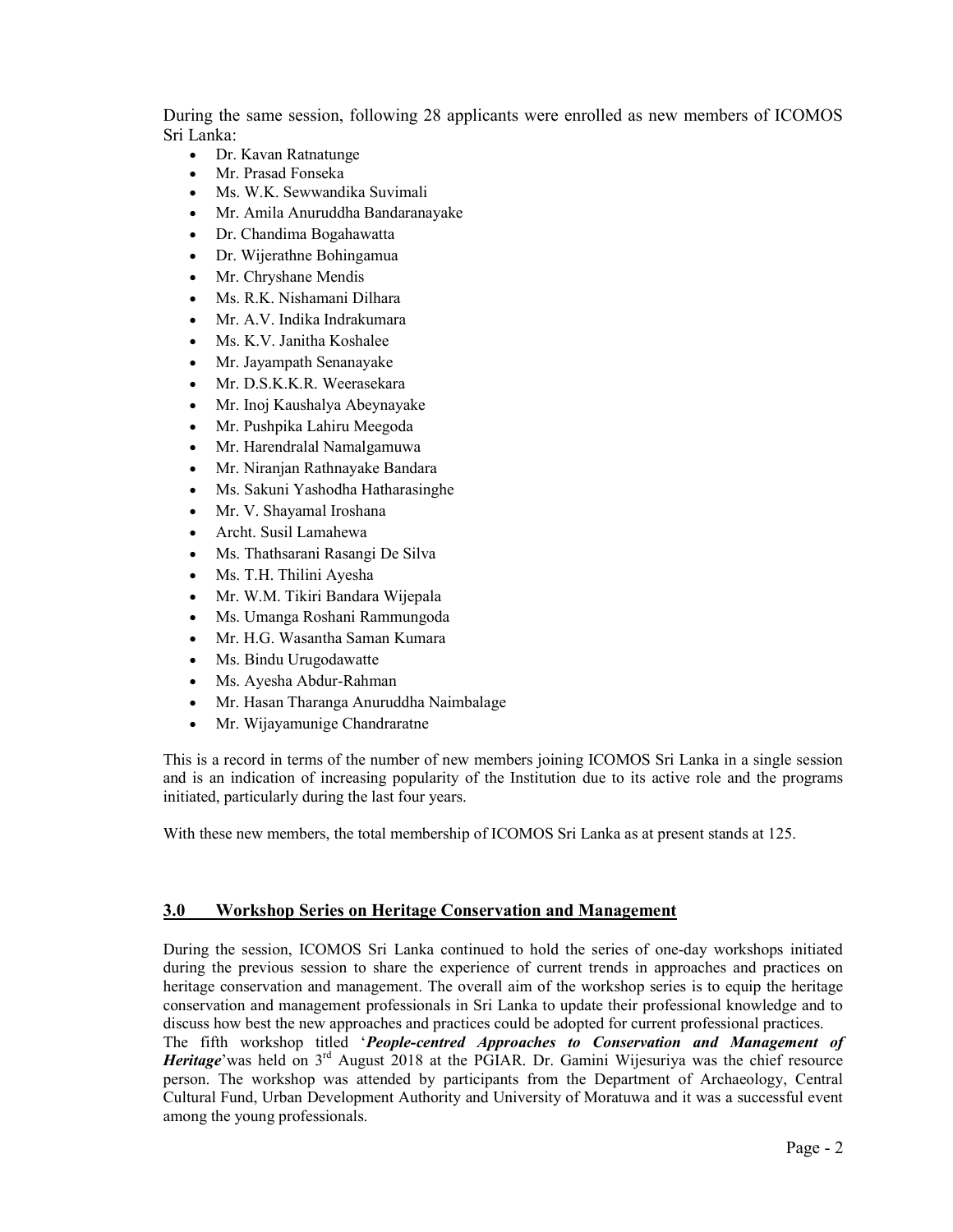## 4.0 ICOMOS International Day for Monuments and Sites

A special workshop was organized by ICOMOS Sri Lanka to mark ICOMOS international Day for Monuments and Sites on  $18^{th}$  April 2018 on the theme "Heritage for Generations – Cultural Heritage in the Virtual World: Proactive Role of the Youth" at the PGIAR. The students and young practitioners from the Central Cultural Fund, Department of Archaeology, PGIAR, Universities of Rajarata, Jayewardenepura, Moratuwa, Ruhuna and Kelaniya participated. Mr. Dilina Janadith, Lecturer at University of Moratuwa was the expert resource person. It was highly successful workshop with active participation of the youth.

## 5.0 Public Lecture Series

The monthly public lecture series conducted on every second Thursday of the month following the Council Meeting is increasingly becoming a popular public event. Following public lectures covering wide range of subjects related to heritage were held at the PGIAR during the session:

- May 2018: Changing Winds in Heritage Practice by Dr. Gamini Wijesuriya
- June 2018: Sri Lanka's Ancient Irrigation Works by Eng. Lalith de Alwis
- July 2018: Sri Lanka's Pre-historic Settlements by Dr. Siran Deraniyagala
- August 2018: Heritage of Kotte: Significance and Challenges for Sustainable Protection by Mr. Prasad Fonseka
- September 2018: Uncovering Underwater Cultural Heritage of Sri Lanka's Eastern Sea by Mr. W<sub>M</sub> Chandraratne
- October 2018: *Conservation Issues of Mirror Wall at Sigiriya* by Dr. Arjuna Tantilage
- November 2018: Sri Lanka's Ancient Road Network by Dr. G. Widanapathirana
- December 2018: Evolution of Sri Lanka's Painting Conservation Tradition by Mr. Dias Wagachchi
- January 2019: Sinhalese Battle Strategies and Firearms During European Occupationby Mr. Chamikara Pilapitiya
- February 2019: Sense of Place: A Concept of Heritage Stewardship by Dr. Janaka Wijesundara

The Council very much appreciates the lecturers for their voluntarily input.

In addition, following Guest Lectures by international speakers were also held during the session under review:

- "The LIDAR and Excavations Work in Angkor" by Dr. Wayne Johnson, Archaeologist/ Historian of ICOMOS Australia on 10th August 2018
- "Bodhgaya in 2018: The Shifting Significance of Ruins" by Prof. Janice Leoshko of University of Texas at Austin on 5th October 2018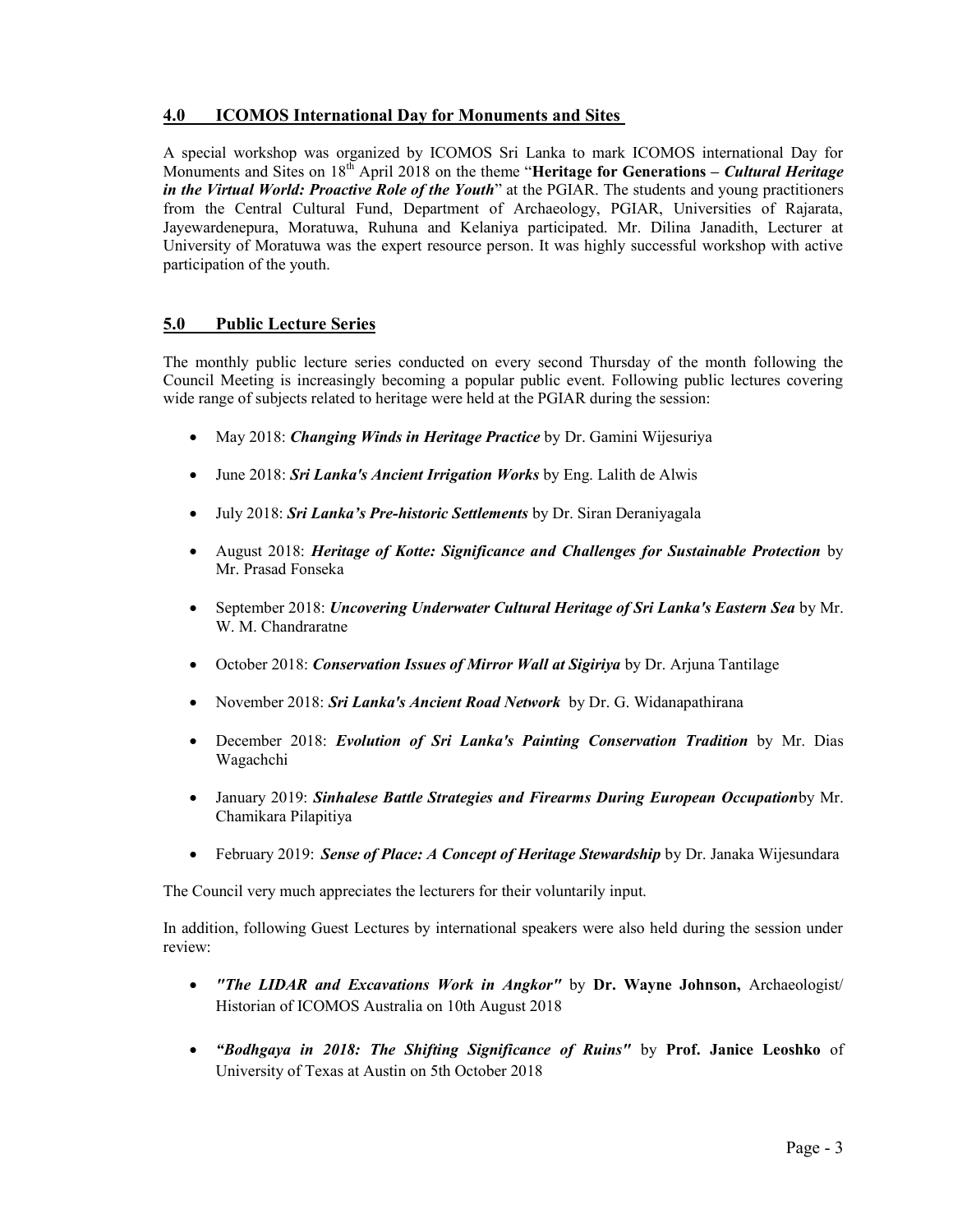- 'Introduction to 3D Documentation Techniques for Heritage Preservation " by Mr. Max Rahrig, Research Assistant, Center for Heritage Conservation Studies and Technology, University of Bamburg, Germany on 7th November 2018
- 'Archaeological Discoveries at Nateshwar Buddhist Site of Wikrampur in Bangladesh" by Prof. Li Yiyunan of HunanProvincial Institute of Cultural Relics and Archaeology in Chinaon 11th January 2019

#### 6.0 Documentation and Publications

#### 6.1 Documentation of Orotarian-influenced Churches in the Northern Province

The first phase of the project to document the Orotarian-influenced Churches in the Northern Province carried out with the funding assistance from the Central Cultural Fund was completed during the session. The work involved under the first phase of this project included preparation of measured drawing and photographic recording of the current condition of the selected 10churches in the Districts of Jaffna and Mannar. The documentation was handed over to the Central Cultural Fund. A copy of the documentation was also presented to the Department of Archaeology to convey the importance of declaring them as protected monuments. Prof. Mandawala as the DG of the Department of Archaeology agreed to declare the most representative churches as protected monuments. The process to gazette the monuments has already been commenced by the Department of Archaeology. The preparation of the art work for publication, which is the second phaseof the project is in progress and scheduled for completion in June 2019.The team leader for the project is Archt. Sagara Jayasinghe.

#### 6.2 'Our Heritage', the Journal of ICOMOS Sri Lanka

ICOMOS Sri Lanka has planned to publish its bi-annual journal titled "Our Heritage". The first volume of the Journal will feature the articles of distinguished Past PresidentsDr. Roland Silva, Prof. Senake Bandaranayake, Archt. Ashley de Vos and Prof. Nimal de Silva. Although its launch was planned during the AGM, due to some technical issues, the launching of the journal have to be delayed. The new date of the book launch will be notified to the membership in due course. The issue editor of the first volume is Dr. D. P. Chandrasekera.

#### 6.3 Booklets on heritage sites

It was also decided to publish small booklets (A5 size with 16 pages each) targeting school children and general public, so that they could arrange one day trips to such heritage sites. As a start, it was decided to prepare the first booklet in Sinhala covering the sites of Varana, Attanagalle and Pilikuthuwa. Ms. Chitra Dambadeniarachchi, Council Member is coordinating this work while Archt. Sagara Jayasinghe will prepare the layout and art work once the text and the images are ready.

#### 6.4 Translation of selected books to Sinhala

It was also decided to translate some of the important publications covering the subjects of conservation and heritage management to Sinhala language targeting the university students who follow undergraduate and postgraduate courses in conservation and heritage management. As a first step, selected works of Dr. Gamini Wijesuriya on the subject will be translated and published.